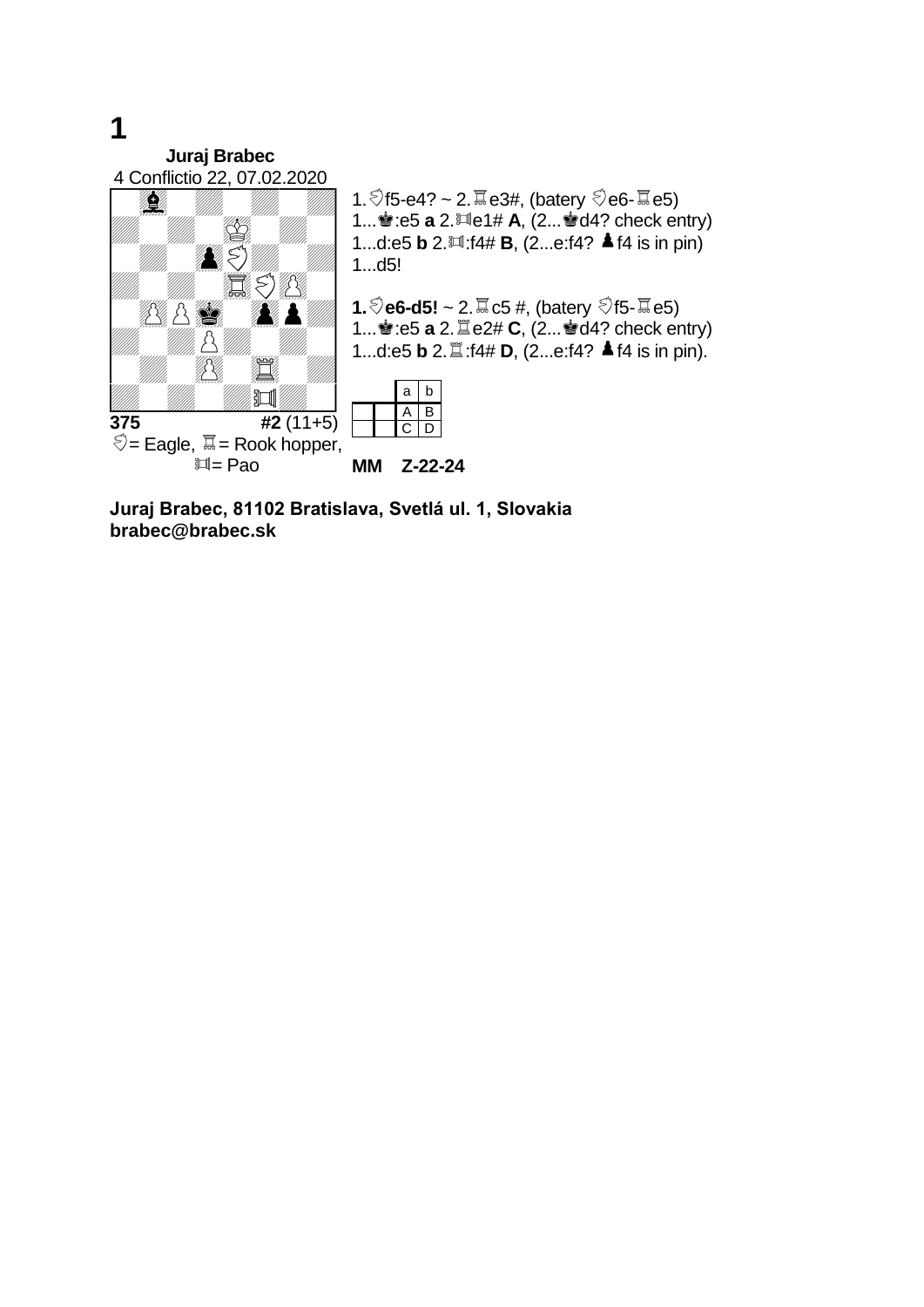**2**

## **Juraj Brabec**

2. почетный отзыв

G30 Шахматная композиция 149, 2019



**1.g5 <sup>4</sup>**e6 2. ₹g7  $\Diamond$ a1#, (3. ₹g7-e7, f5, h5?)

**1.g6** e6 2.g7 h7#. (3.g7-e8, f5, h5?)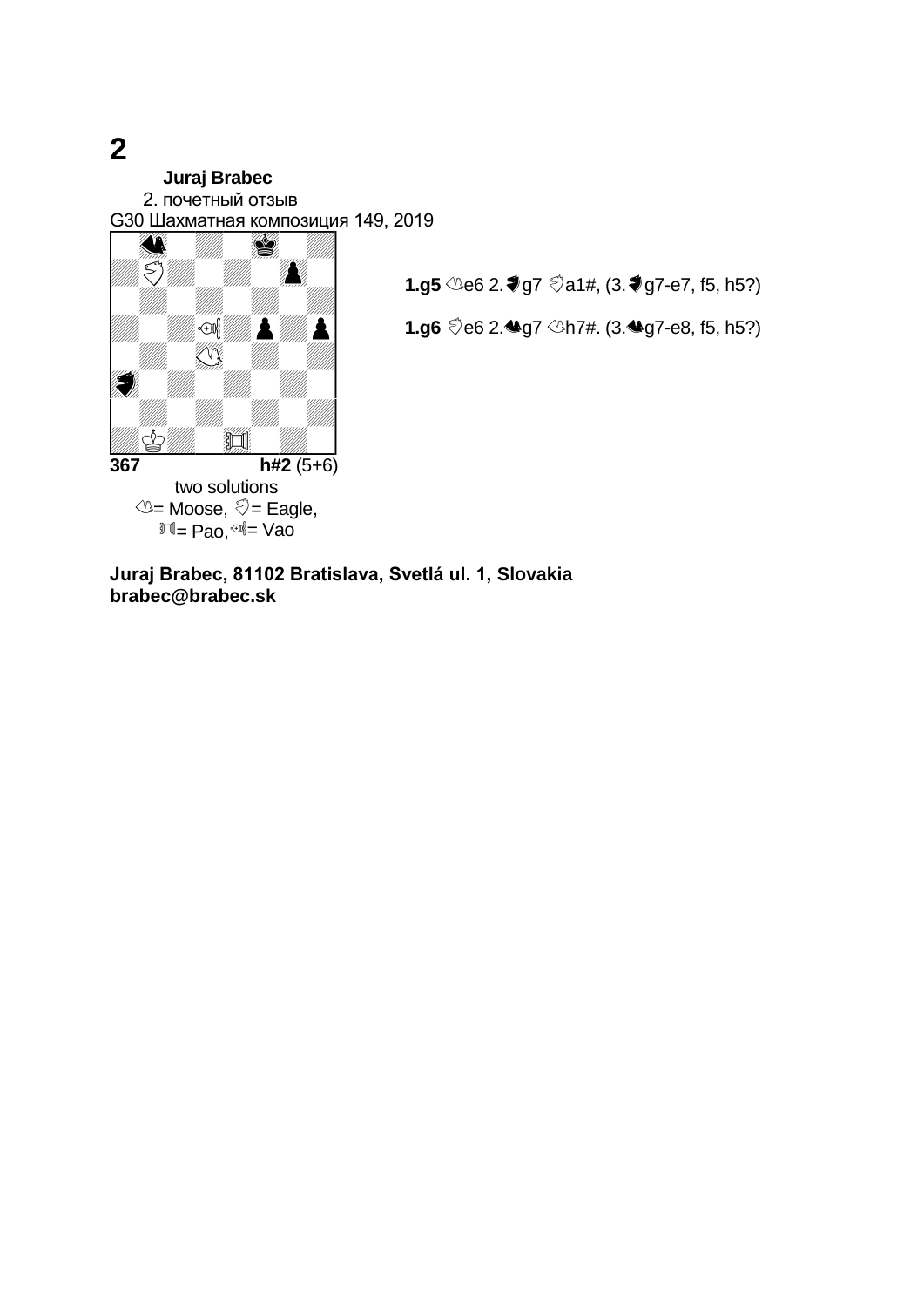**3**

**Juraj Brabec** 1744 Šachová skladba 144, 8.2019  $\frac{1}{354}$   $\frac{1}{42}$  (10+8 **354 #2** (10+8) ैं<sup>30</sup> = Leo **M** = Grasshopper 1.  $\mathbb{R}e$ 1? ~ 2. $\mathbb{R}e$ 4# **A**, 1...e3 **a** 2.e4# **B**, 1...d6! **b**, 1. ③ c1? ~ 2. ③ f4# **C**, 1...e3 **a** 2.f4# **D**, 1...f6! **c**, **1.a4!** ~ 2.e4# **B**, 2.f4# **D**, 1...d6 **b** 2.f4# **C**, 1...b6 **c** 2.e4# **A**.  $a \mid b \mid c$  $A$   $B$  ! C D !<br>BD C A  $C/A$ Theme Hannelius (Ab!, c-/Cc!, b-/bC,cA) + 2xTheme pseudo-le Grand (AaB/BcA + CaD/DcA)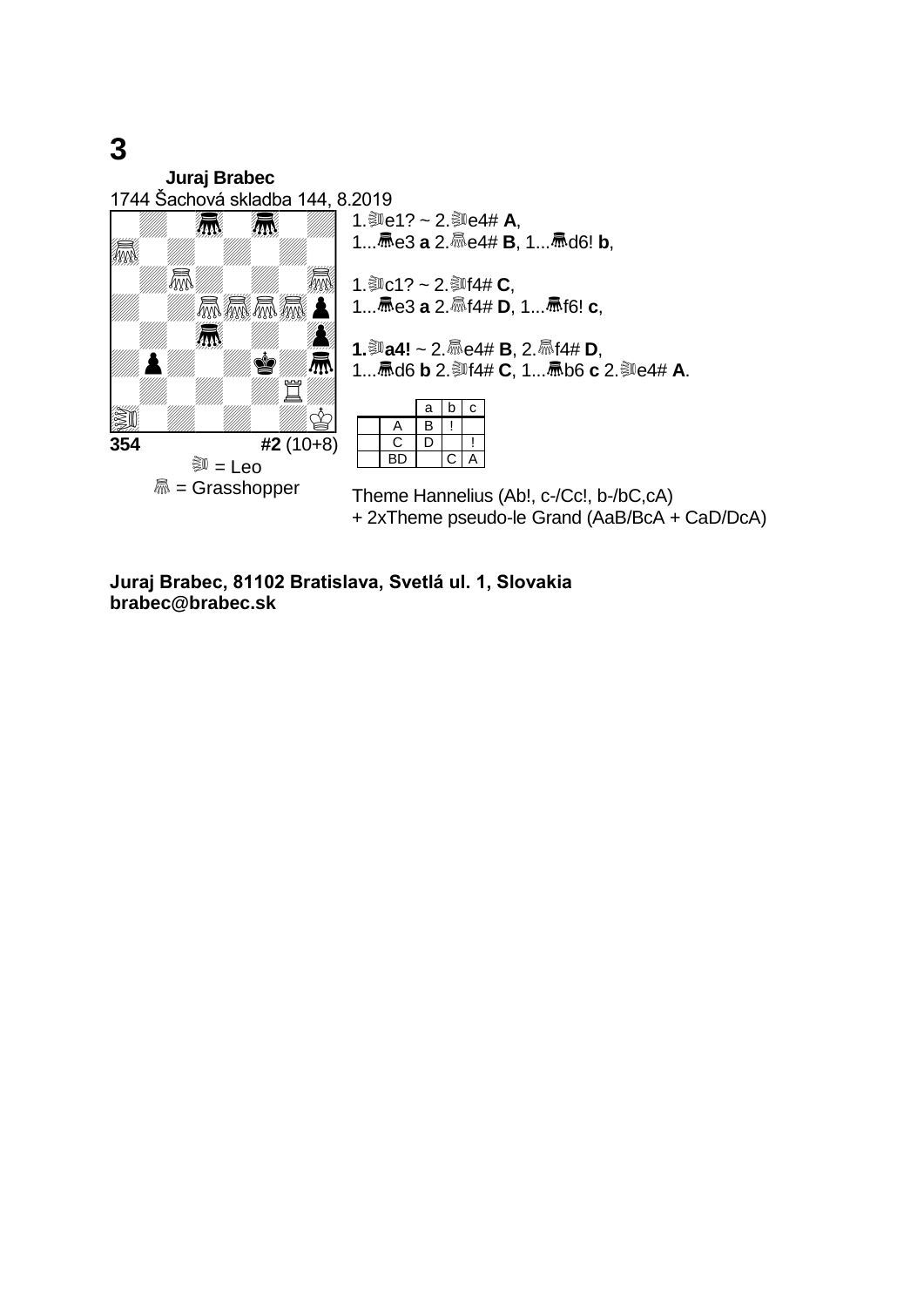**4**

**Juraj Brabec** 292 PAT A MAT 109, 9.2019



1. $\sqrt[5]{b3}$ ? ~ 2. $\sqrt[5]{e4}$ # A, 1...<br>**a** d3 **a** 2. 2: d4# **B**, 1... **a** d7! **b**,

1.  $\sqrt[6]{17?}$  ~ 2.  $\sqrt[6]{64#}$  **A**, 1...d7 **b** 2.:d6# **C**, 1...d3! **a**,

**1.** *₹***b5!** ~ 2. *≝* :d4# **B**, *≝* :d6# **C**, **1...** $\overline{\mathbf{A}}$  **d3 a 2. ♡e4# <b>A**, 1...<br> $\overline{\mathbf{A}}$  d7 **b** 2. ♡e4# **A**.



Special Dombrovskis theme: 1x in the form of defenses AaB/AbC/BcaA,bA 1x in the form of refutation (Ab!/Aa!/AbA+AaA) 2x theme le Grand: AaB/BaA + AbC-CbA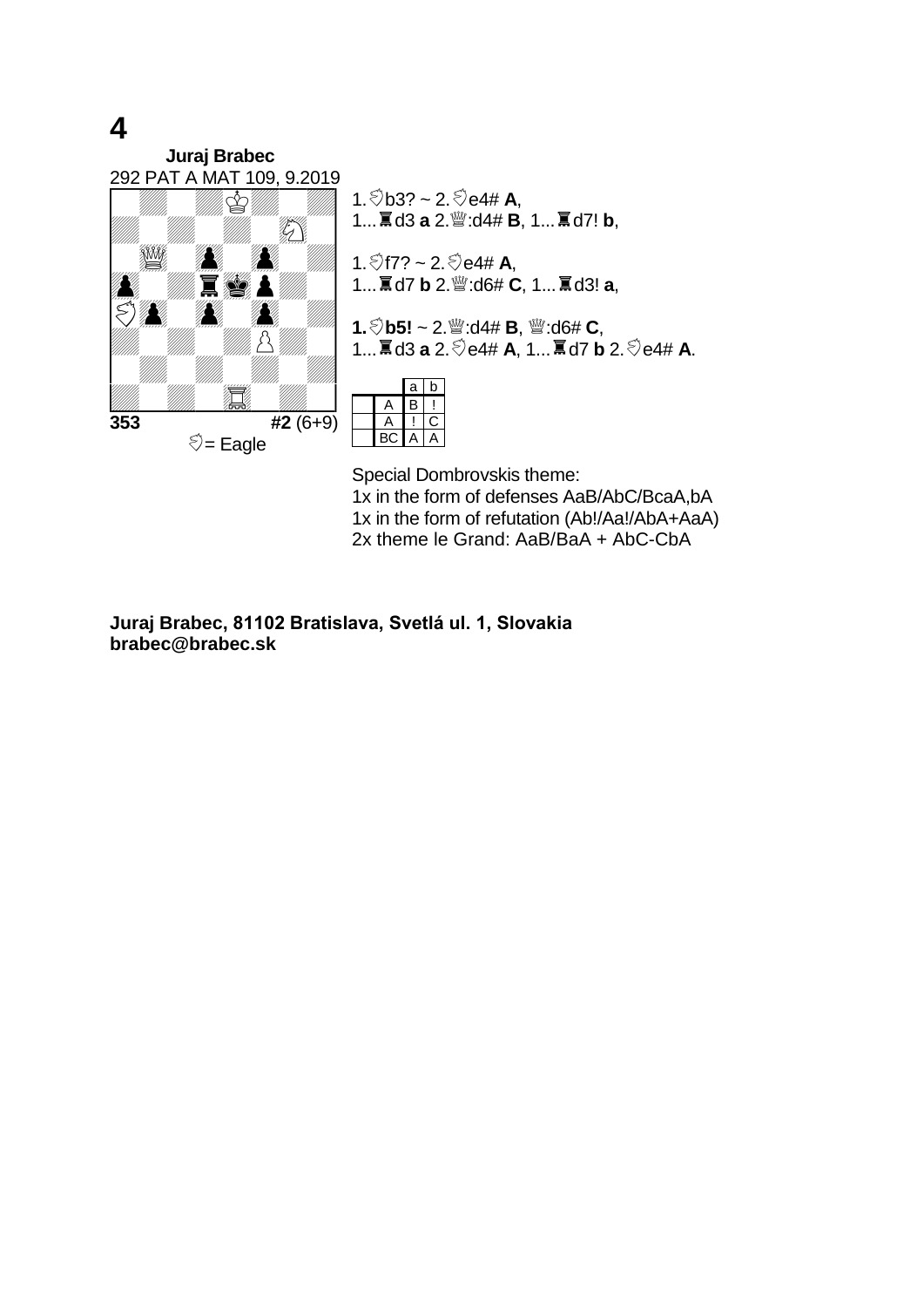**Juraj Brabec** 17836 Die Schwalbe 297, juni 2019



1.d3? ~ 2.b1:e4# **C**, 1...訓c6(~) **a** 2.訓b4e4# **A**, 1...訓c4(~) **b** 2.訓a8e4# **B**, 1..... **③ :b1 d** 2. ③ :e2# **D**, 1.... 氚 c2! **x**, 1.  $\mathbb{Z}$  d4? ~ 2.  $\mathbb{Z}$ b4:e4# **A**, 1...訓c6(~) **a** 2.訓b1e4# **C**, 1...訓c2(~) **c** 2.訓a8e4# **B**, 1..... **③ :b1 e** 2. ③ :e2# **D**, 1.... 氚c4! **v**, 1.  $\ddot{\Xi}$  d5? ~ 2. ③ a8:e4# **B**, 1...訓c4(~) **b** 2.訓b1e4# **C**, 1...訓c2(~) **c** 2.訓b4e4# **A**, 1...:a8 **f** 2.:e2# **D**, 1...c6! **z**, **1.d7**! ~ 2.c8#, 1...c2 **x** 2.b1:e4# **C**, 1...氚c4 y 2.③b4:e4# A, 1...氚c6 z 2.③a8:e4# B, 1... **即c6 a** 2. ③b4e4# **A**, 2. ③b1e4# **C**,

- 1...c4 **b** 2.b1e4# **C**, 2.a8e4# **B**,
- 1...c2 **c** 2.a8e4# **B**, 2.b4e4# **A**.

|              | a  | b         | C  | d | e <sub>1</sub> | x. |  |
|--------------|----|-----------|----|---|----------------|----|--|
| $\mathsf{C}$ | Α  | B         |    |   |                |    |  |
|              | С  |           | B  |   |                |    |  |
|              |    | C.        |    |   |                |    |  |
|              | CA | <b>BC</b> | BA |   |                | C. |  |

I.-III. phases: Carousel-theme: **aAbB-aCcB-bCcA,** 3x le Grand: **CaA-AaC, CbB-BbC, AcB-BcA**  3x defense-change: **dD-eD-fD** IV. phase: Dual-matts-cycl: **aCA, bBC, cBA** I.-IV. phases: Dombrovskis theme in three variants: **Cx!/Ay!/Bz!/xC,yA,zB**

**Juraj Brabec, 81102 Bratislava, Svetlá ul. 1, Slovakia brabec@brabec.sk**

## **5**